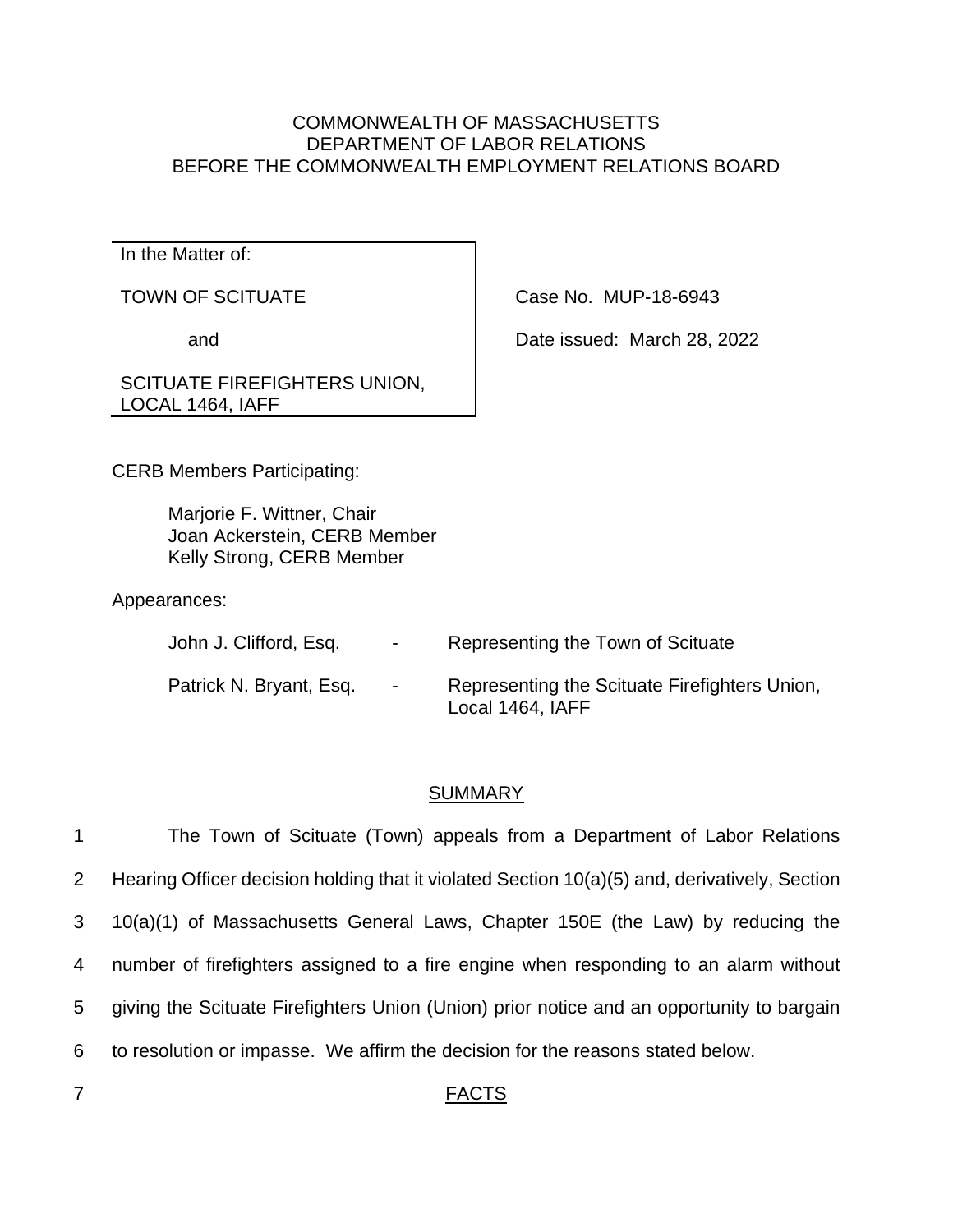The parties agreed to certain stipulations, and the Hearing Officer made additional findings of fact based on the record. Although the Town disputes some of the conclusions drawn from these findings, it does not dispute the subsidiary findings. We therefore adopt those findings and summarize the relevant portions below, supplemented as necessary with additional information contained in the record. Further reference may be made to the facts set out in the Hearing Officer's decision, reported at 48 MLC 50.

Background

 The Union represents a bargaining unit of firefighters, lieutenants and captains in the Scituate Fire Department (Department). At all relevant times, John P. Murphy (Murphy) has been the Town's Fire Chief.

 The Department operates three fire stations - Station 1, Station 3 and Station 4. The Department maintains a fleet of firefighting equipment that is housed among the three stations. The fleet consists of three engines (E-1, E-3 and E-4), one ladder (L-1), two ambulances, also referred to as "rescues" (R-1 and 2), and one command vehicle (Car 3- 2). Engines are primarily used to pump and deliver water and to commence basic firefighting at fires. Engines also carry a "first-in" medical bag. Ladders can perform operations such as forcible entry, ventilation, search and rescue, and aerial operations for water delivery and rescue. Car 3-2 is the shift commander's vehicle. It carries an array of medical equipment. As of October 2020, all firefighters were certified EMTs and about three quarters of them were paramedics.

 At issue in this case are two orders that Murphy issued in 2018 regarding staffing and apparatus changes, specifically, changes to the staffing on E-1 when responding to a call, as well as Station 1's overall staffing and apparatus.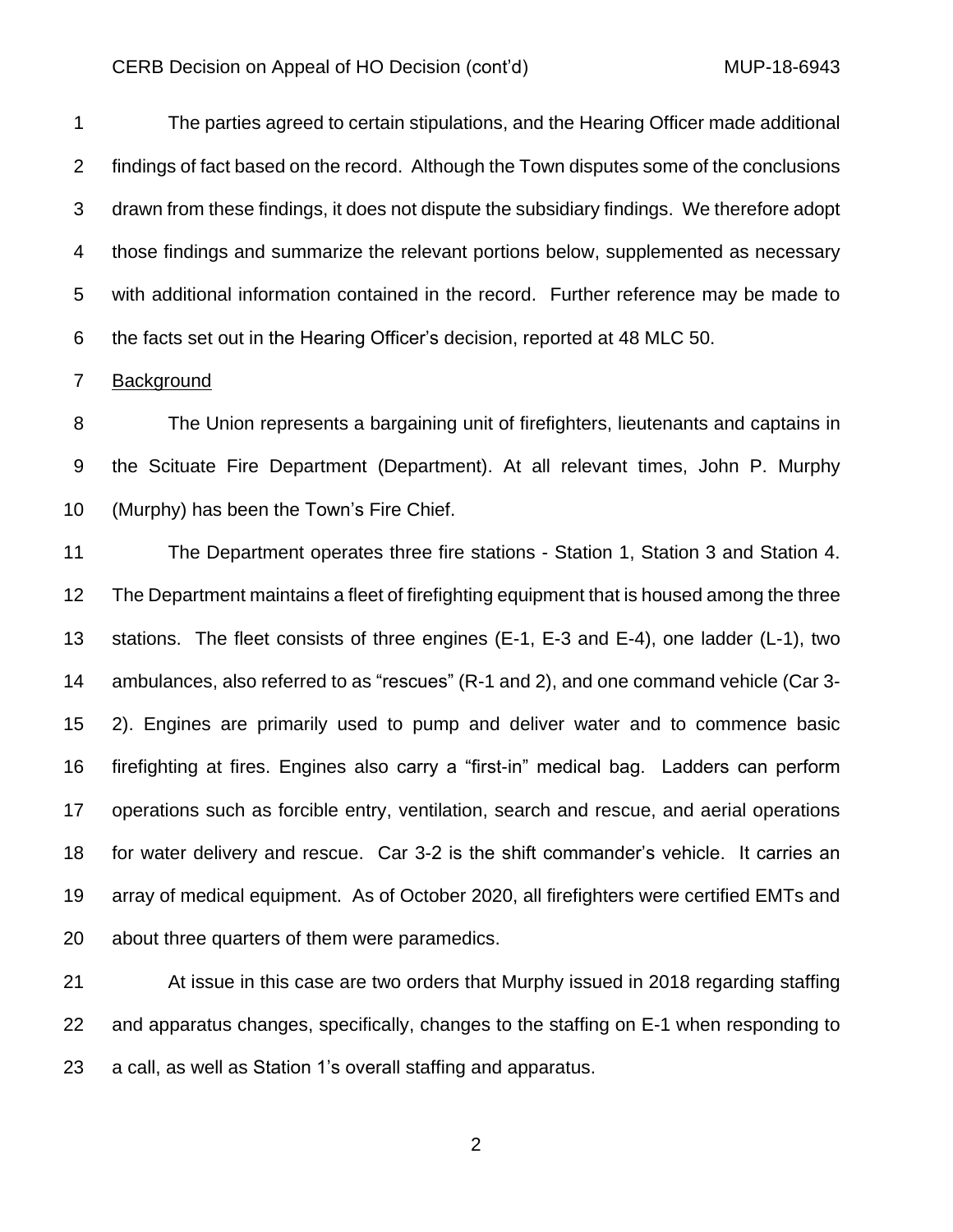The history of this staffing from 2014-2018 is as follows. According to a chart contained in a report that the Town commissioned in 2013 from Emergency Services Consulting International (ESCI) regarding the Department's "staffing, management and finances "(ESCI Report), as of June 2014, E-1, Ladder 1, Car 3-2, R-1 and R-2 were housed at Station 1. According to the chart, the minimum staffing on each of these vehicles between 2013 and 2014 was as follows: Car 3-2 (1); Engine 1 (2); L-1 (1) and Rescue 1 (2). The ESCI Report indicated R-2 was "cross-staffed," i.e., that the Department assigned no staff to R-2, but should an incident occurred while R-1 was engaged, the Department would staff R-2 with two firefighters - one of the two firefighters assigned to E-1, and L-1's sole firefighter. According to the ESCI Report, when that occurred, the Department would call in off-duty personnel on an overtime basis to bring L-1 and E-1 back to their minimum staffing levels. The ESCI Report stated that the utilization of R-2 had increased steadily over the past three years and that cross-staffing R-2 had not only increased overtime costs, but decreased the Department's ability to be available for fire response due to the need to hire personnel on an overtime basis to staff E-1 and L-1.

 The ESCI report also discussed the Department's safety standards and expectations, comparing them in various places to nationally published benchmark data from the National Fire Protection Association (NFPA), the U.S. Fire Administration, and data from nearby fire departments. In the section of the report addressing "Staff Allocation," the ESCI Report stated that the Department had "identified that at least 10 personnel should be on scene for a fire in a single-family home for safe and effective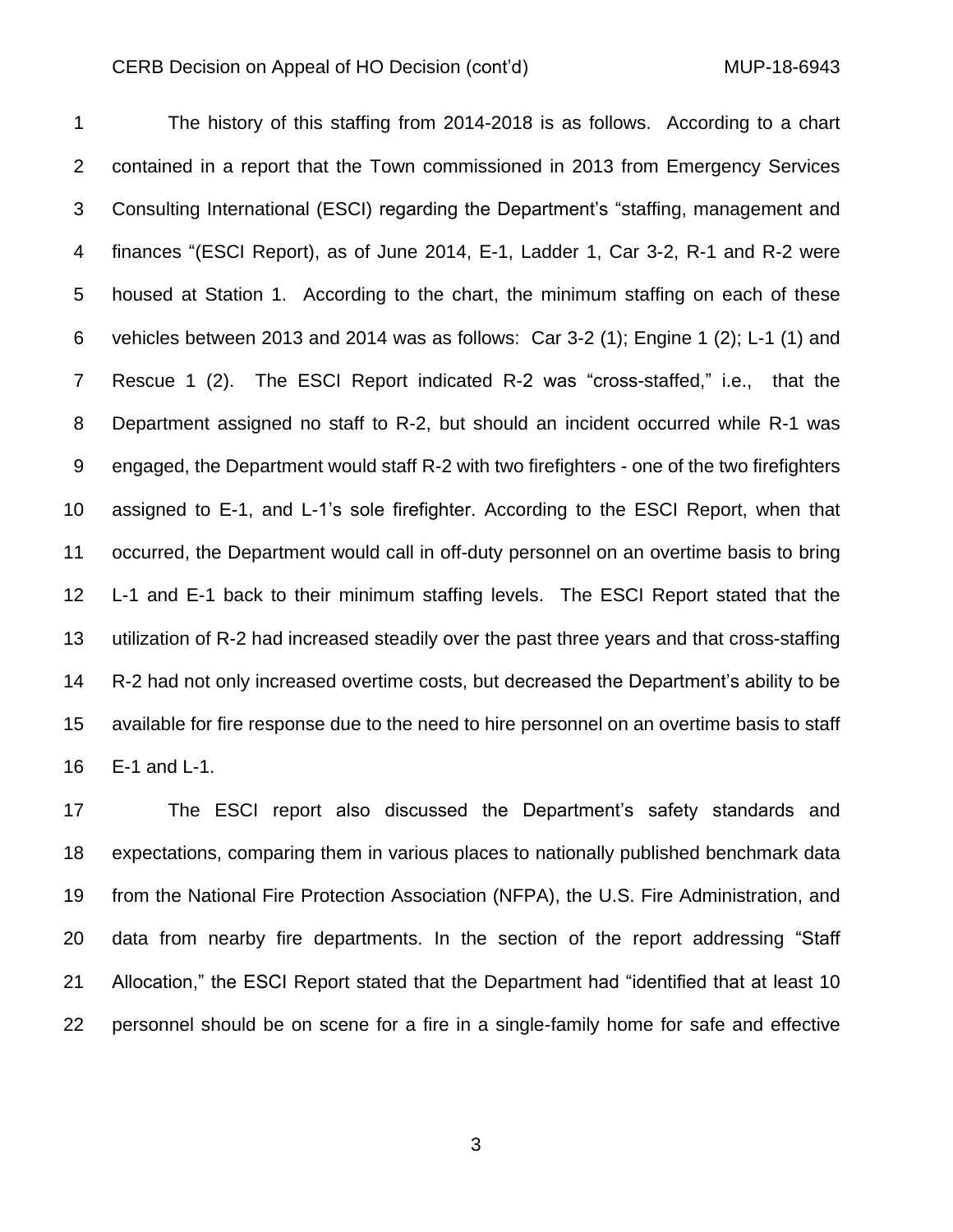- operations, including mutual aid personnel." Regarding responses to all but the smallest,
- 2 low risk incidents, the ESCI Report stated, in accord with NFPA 1710 regulations,<sup>1</sup>
- [A] response company consists of four personnel. The standard does not *require* that all four be on the same vehicle, but does expect that the four will operate as a single function unit once on scene. . . .(Emphasis in original).
- There is another reason the arrival of four personnel is critical for structure fires. . . .OSHA regulations [29 CFR 1910.134(g)(4)] require that before personnel can enter a building to extinguish a fire, at least two personnel must be on scene and assigned to conduct search and rescue in case the fire attack crew becomes trapped. This is referred to as the two-in two out rule. There are, however, some exceptions to this regulation. If it is *known* that victims are trapped inside the building, a rescue attempt can be performed without additional personnel ready to intervene outside the structure.
- Among its several conclusions, the ESCI Report stated:
- Overall demand has continued to increase over the last ten years while resources have remained steady or declined. Due to this increase in service demand, response times have continued to increase, medical incidents continue to comprise a vast majority of the department's total service demand, and the need for a second transport ambulance is evident.
- 

- In 2016, the Department implemented the recommendation to staff R-2. On or
- 26 around May 13, 2016, Murphy issued a document titled "2<sup>nd</sup> Ambulance Guidelines:
- revised 5/13/16)" (2016 Guidelines) that staffed R-2 with an on-shift medic and a day
- medic. Under this staffing plan, which increased minimum staffing from ten to eleven
- during the day shift, R-1 was staffed with two on-shift medics and both E-1 and L-1, which
- was still housed at Station 1, were staffed with one driver each. The 2016 Guidelines
- indicated that R-1 would alternate with R-2 as the primary and backup rescue vehicle

 ESCI noted that NFPA recommendations are just recommendations, i.e., published peer standards that should not be considered law or regulation such as those issued by OSHA or the EPA.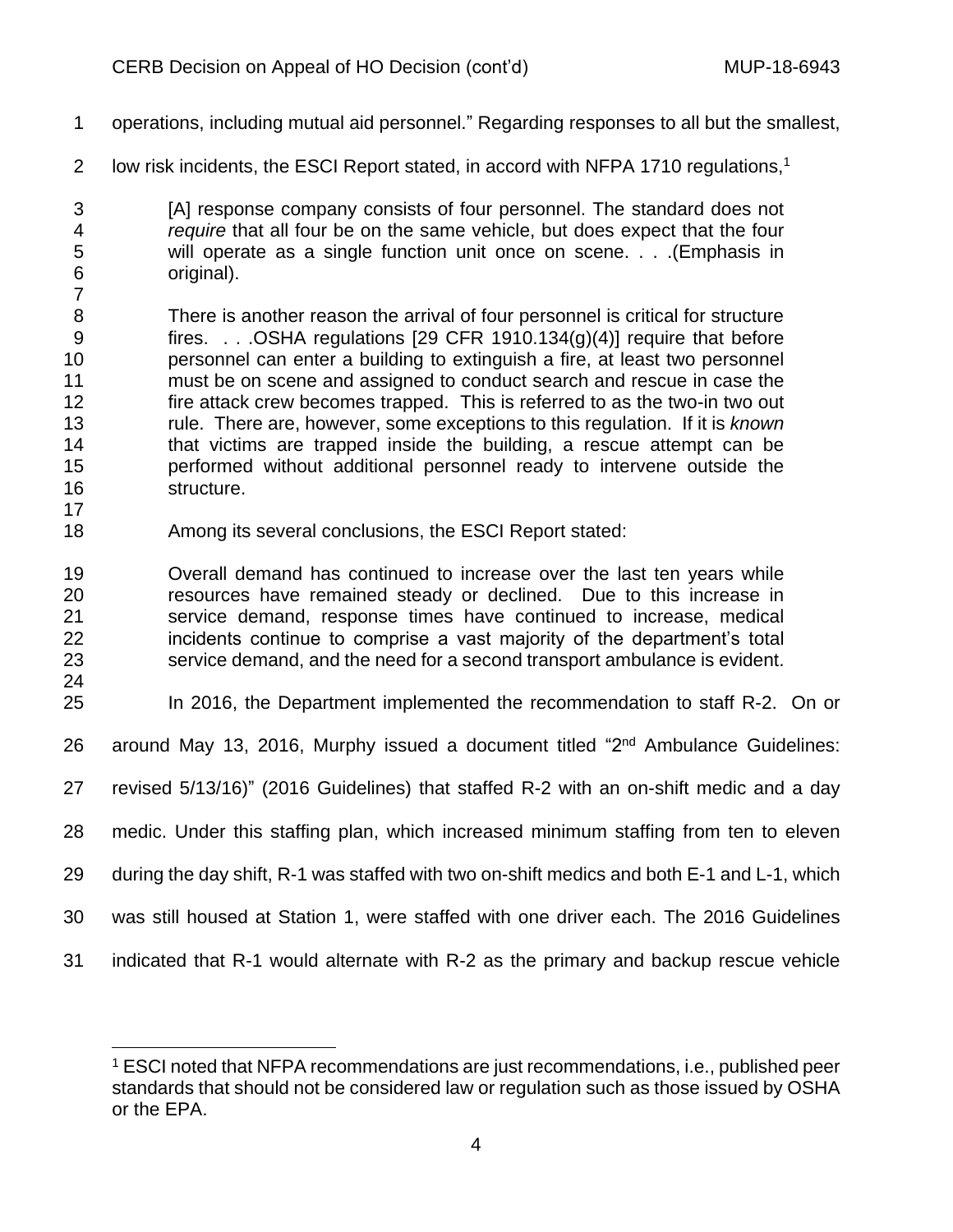during the day shift. If a fire call came in when R-1 and R-2 were in house, the backup rescue would staff E-1 along with E-1's driver, and the primary rescue would go to the fire in the rescue vehicle. If a fire call came in with only one rescue vehicle in house, the firefighter tech on the remaining rescue vehicle would go on E-1 with the E-1 driver, and the rescue driver would follow to the scene with support. If a fire call came in when both 6 rescue vehicles were committed, Car 3-2, E-1, L-1 and E-3, would respond.<sup>2</sup> If an EMS, non-fire call came in when both rescues were unavailable, the L-1 firefighter would ride with the E-1 driver. In sum, the 2016 Guidelines reflect that even though E-1 had only one driver assigned to it between 2016 – 2018, there was no scenario in which it would respond to a call without at least one additional firefighter. This changed in 2018, as 11 described below.<sup>3</sup>

## 12 2018 Memos

13 Murphy issued three memos in 2018 regarding staffing and apparatus deployment

14 (2018 Memos) among the three stations. First, in April 2018, one month after the parties

15 began negotiations for a successor contract, Murphy issued Memo 18-06, titled,

 $2$  To illustrate this point, the Hearing Officer made findings regarding the "Bailey's Road Fire," a structure fire that occurred on May 30, 2016. That fire was notable because it occurred in one of the Town's more remote locations when both rescue vehicles were out on medical calls, and traffic due to a Memorial Day parade made it difficult for mutual aid to reach the location. Car 3-2, which was staffed with a captain, and E-1 and L-1, each staffed with a single firefighter, departed Station 1 at the same time and met E-3, which was staffed with a lieutenant and a firefighter. Until Murphy arrived to command the scene, the incident commander, a captain, engaged in fire suppression, rather than command the scene. Also, the firefighters on the scene had to enter the burning structure individually due to staffing.

<sup>&</sup>lt;sup>3</sup> We address in the Opinion section the Town's argument that no change occurred.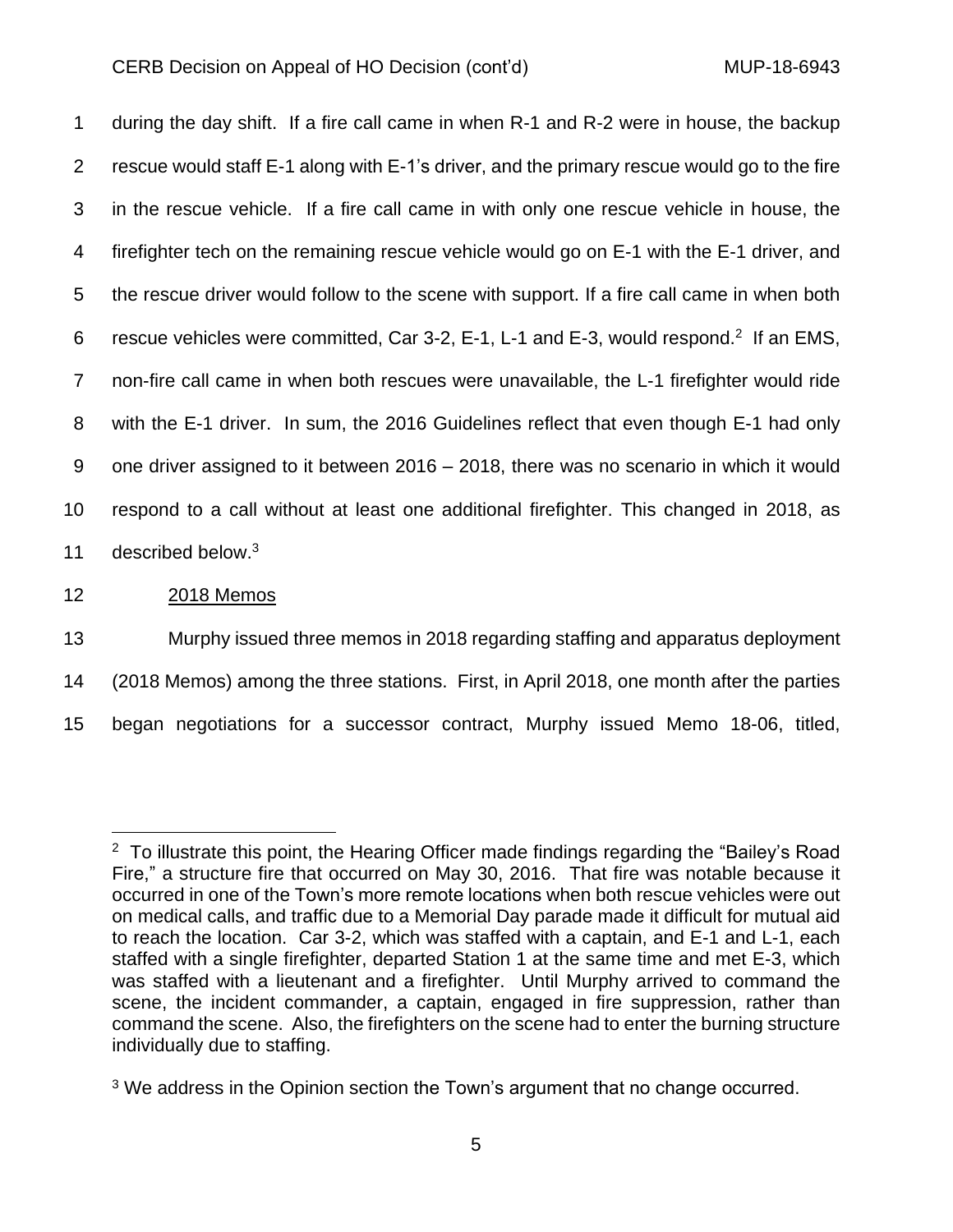| $\mathbf 1$                | "Manning/Apparatus Changes."4 This memo announced that effective May 20, 2018,                                                                                                                                                                                                                                                                                             |
|----------------------------|----------------------------------------------------------------------------------------------------------------------------------------------------------------------------------------------------------------------------------------------------------------------------------------------------------------------------------------------------------------------------|
| 2                          | "due to the overtime budget being expended, manning will be reduced to ten firefighters                                                                                                                                                                                                                                                                                    |
| 3                          | for the day and night tours." The memo described changes to the apparatus assigned to                                                                                                                                                                                                                                                                                      |
| 4                          | all three stations: L-1 was moved from Station 1 to Station 3 and cross-staffed with                                                                                                                                                                                                                                                                                       |
| 5                          | personnel from R-2; R-1 was staffed with two paramedics and remained in Station 1. R-                                                                                                                                                                                                                                                                                      |
| 6                          | 2 was staffed with two paramedics but moved from Station 1 to Station 3, leaving Station                                                                                                                                                                                                                                                                                   |
| $\overline{7}$             | 1 with Car 3-2, R-1 and E-1. Under this configuration, if R-1 was in quarters when a fire                                                                                                                                                                                                                                                                                  |
| 8                          | alarm came in, the memo ordered the tech to ride on E-1, with the ambulance following                                                                                                                                                                                                                                                                                      |
| $9\,$                      | to the scene.                                                                                                                                                                                                                                                                                                                                                              |
| 10                         | Memo 18-06 also described staffing and callbacks under two other scenarios as                                                                                                                                                                                                                                                                                              |
| 11                         | follows:                                                                                                                                                                                                                                                                                                                                                                   |
| 12<br>13<br>14<br>15       | If both rescues are transporting, hire two firefighters back on a "EMS"<br>Recall," the first hired will be assigned to Engine 1, the second hired will be<br>assigned to Ladder 1, Station 3.                                                                                                                                                                             |
| 16<br>17<br>18<br>19<br>20 | When Rescue 1 is out of Town and 3-2 is responding to a medical call in<br>district 3 or 4 the first arriving units to the best of their ability, shall determine<br>if the patient will require transport to a medical facility. This will be conveyed<br>to the shift commander and if transporting, hire back one firefighter to<br>Station 1 immediately. <sup>5</sup> |
| 21                         | Murphy testified that the Department was able to hire back firefighters through callbacks                                                                                                                                                                                                                                                                                  |

80% of the time.

 During the negotiations, the Union proposed increasing minimum manning to 12, including staffing E-1 with two firefighters. The Town maintained that it did not have to bargain over minimum manning and rejected the proposal.

<sup>&</sup>lt;sup>5</sup> Although not expressly stated in the memos, the hearing testimony reflects that callbacks to Station 1 would occur only if both rescues were in use. No callbacks would occur if only one rescue vehicle was in use.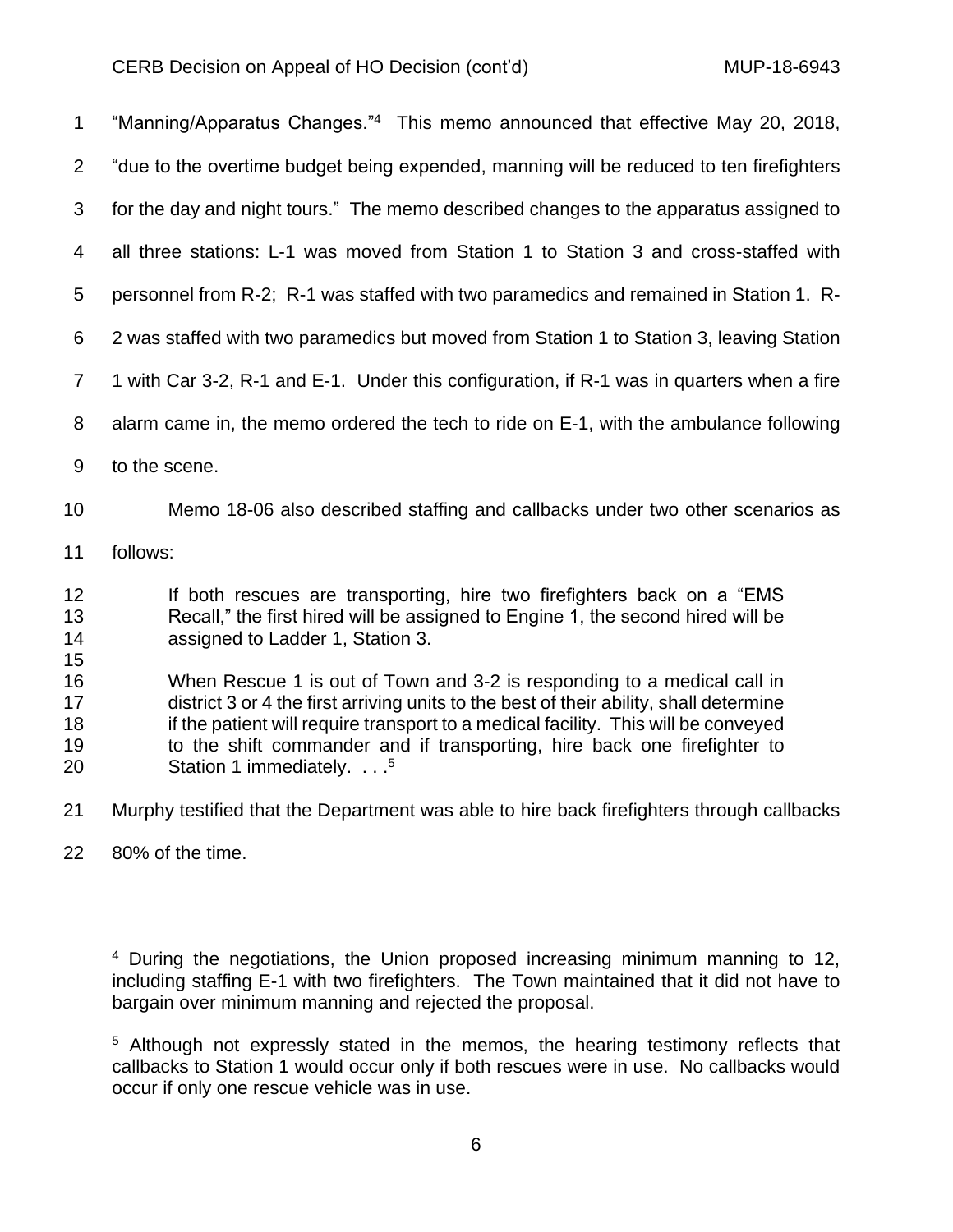Memo 18-06 directly addressed the fact that E-1 would not have two personnel assigned to it, but indicated that despite this fact, "this manning plan will ensure that a minimum of four personnel respond from the closest station in districts 1 and 3 on all calls when not otherwise committed."

 On June 26, 2018, Murphy issued another memo regarding "Manning Changes" (Memo 18-16). This memo announced a return to minimum staffing of eleven firefighters on the day shift, but still ten on the night shift. According to Memo-18-16, the eleventh firefighter would be assigned to E-1 during the day and at any other time that eleven firefighters were on duty.

 On October 31, 2018, Murphy issued a third Memo 18-22 regarding staff, apparatus deployment and callbacks. This memo reinstated the staffing and apparatus deployment set out in Memo 18-06, including the assignment of only one firefighter EMT or paramedic to E-1 during all shifts, and the statement that the staffing plan would "ensure that a minimum of four personnel respond from the closest station in Districts 1 and 3 on all calls *when not otherwise committed*." Based on the frequency of concurrent calls that the Department was then experiencing, Murphy estimated that this plan left E- 1 Station 1, without R-1, for about 2.5 hours a day. Although Car 3-2 was still assigned to Station 1, at some point after Murphy issued the 2018 Memos, an unidentified individual or individuals informed him that there had been one or more occasions when captains had not stayed in Station 1 with E-1 when R-1 was on a call, leaving E-1 alone and staffed 21 with just one firefighter to respond to a call.<sup>6</sup>

<sup>&</sup>lt;sup>6</sup> Murphy testified that he had instructed command staff, especially captains, to remain in Station 1 with E-1 when R-1 was out of the station so that E-1 would not be alone in the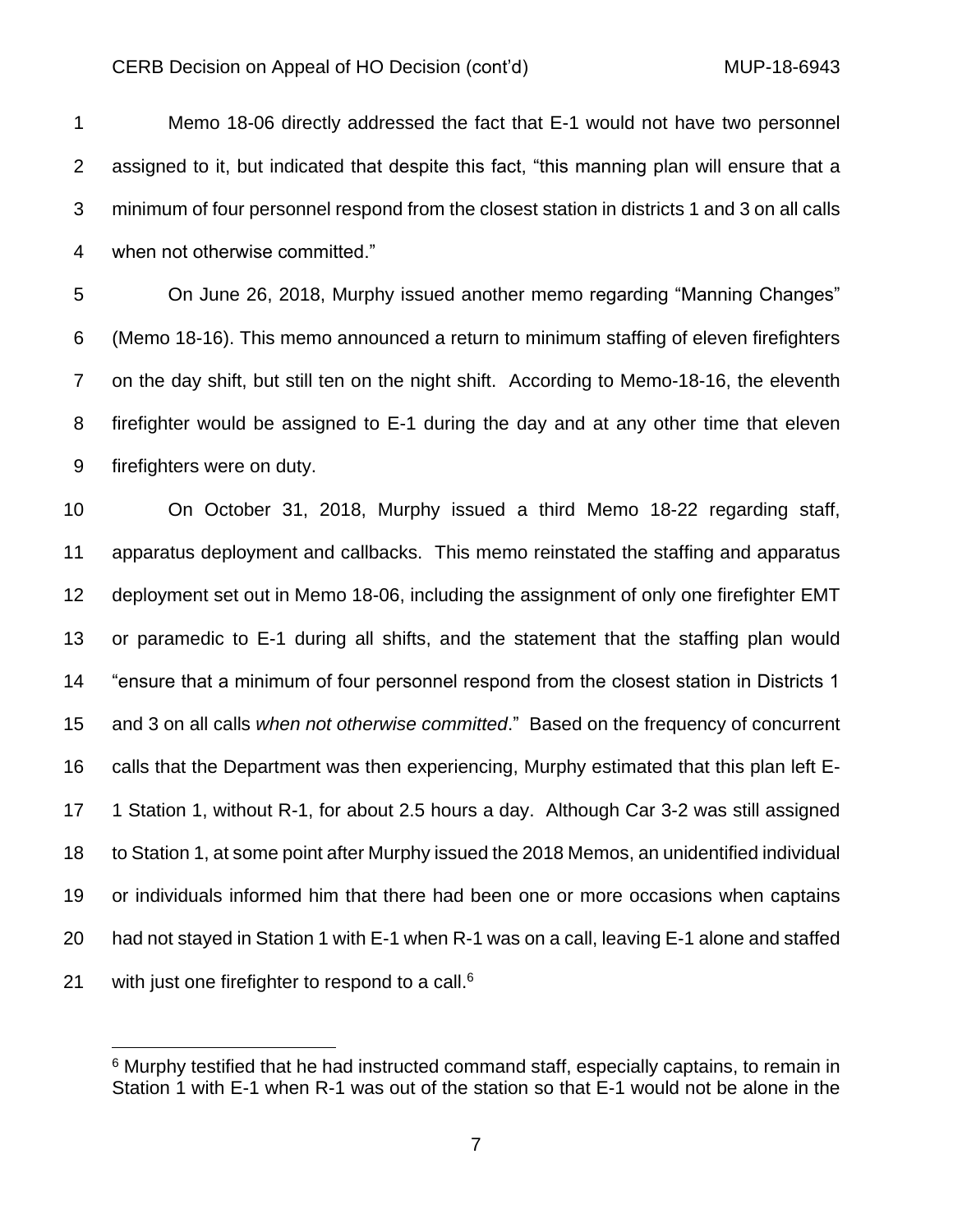- 1 There is no dispute that a single firefighter cannot effectively respond to a fire or
- 2 that operating with a single firefighter is less safe than operating with two or more.<sup>7</sup> There
- 3 is also no dispute that Murphy issued all three 2018 Memos without giving the Union prior
- 4 notice and an opportunity to bargain.

station. The Hearing Officer did not credit this testimony for several reasons, including that Lieutenant Sean Cashman (Cashman), the only officer to testify, had testified that he was not aware of such an order. The Hearing Officer also accurately noted that any such order would conflict with the plain language of Memos 18-06 and 18-22, which, when stating, If "Rescue 1 was out of Town and Car 3-2 was responding to a medical call in district 3 or 4," contemplated situations where neither R-1 nor Car 3-2 would be in Station1 with E-1; and further stated that four personnel would respond to a fire only "when not otherwise committed." On review, the Town asserted that it finds it "troubling" that the Hearing Officer rejected Murphy's testimony, contending that Murphy otherwise gave detailed testimony regarding improved response time and the impacts of his 2018 memos on firefighters. However, because the Hearing Officer's finding was well-explained and supported by the evidence, we decline to disturb it. See Vinal v. Contributory Retirement Appeal Board, 13 Mass. App. Ct. 85 (1982) (declining to disturb factfinder's findings where they were well-explained and the evidence did not require a contrary finding). See also Town of Weymouth, 19 MLC 1126, 1132, MUP-6839 (August 4, 1992) (a hearing officer may believe parts of a witness's testimony while disbelieving other parts). Further, even if Murphy had instructed his captains to stay behind with E-1, Murphy admitted during his testimony that a shift commander could go on a medical call in other districts even if Rescue 1 were out and that he had been alerted to instances where shift commanders had left E-1 alone in the station.

 $7$  Chief Murphy testified that having two people go to a scene is safer than having one. He also testified that there is little that a single firefighter could effectively do at a scene. Despite this testimony, the Town points to a statement made by the Union's expert witness Jay Fleming, that he wished to make clear that he was "not saying that running with one firefighter on Engine 1 is unsafe." However, the Town omitted Fleming's followup to similar statements he made while testifying, i.e., "I am not arguing that running an engine company with one firefighter is unsafe because everything a firefighter does is unsafe because safe is a relative term." ; "All I'm arguing is that if you ran an engine with one person, it's less safe than if you run it with two because there's less options and there's less things you can do." ; "What I'm saying is that running any engine company with less than two firefighters decreases the margin of safety. It increases the probability that [as] one rule breaks, it will build on another, and eventually it's going to catch up to you."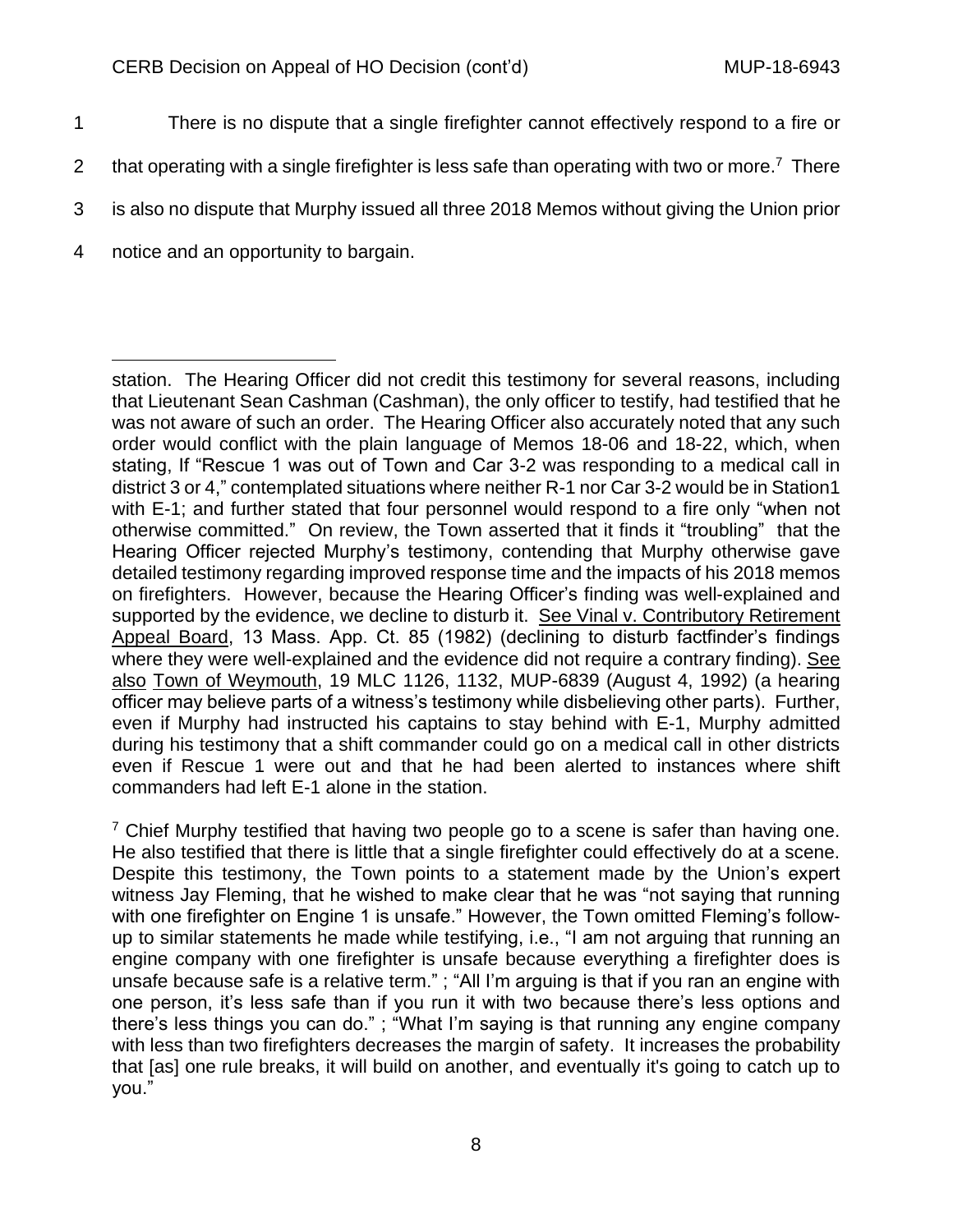## 1 Opinion<sup>8</sup>

 At issue here is whether the Town was obligated to give the Union prior notice and an opportunity to bargain prior to implementing Memos 18-06 and 18-22. An employer commits a prohibited practice within the meaning of Section 10(a)(5) of the Law when it makes a change to a mandatory subject of bargaining without giving the exclusive representative of the affected employees prior notice and an opportunity to bargain over the change. School Committee of Newton v. Labor Relations Commission, 388 Mass. 557 (1983). To establish that an employer made an unlawful unilateral change, a union must demonstrate: 1) that the employer altered an existing practice or implemented a new one; 2) the change affected a mandatory subject of bargaining; and 3) the change was implemented without prior notice and an opportunity to bargain. Bristol County Sheriff's Department, 31 MLC 6, MUP-18-2872 (July 15, 2004)(citing City of Boston, 26 MLC 177, 181, MUP-1431 (March 23, 2000).

14 The Hearing Officer addressed each of these elements, finding first that the Town had implemented a new practice by redeploying Department personnel and apparatus such that, under the express terms of Memos 18-06 and 18-22, the minimum response to an alarm from Station 1 is one firefighter on E-1. He found this was a change because before 2018, in addition to responding with Car 3-2, E-1 would respond to calls with at least one additional firefighter on E-1, or in tandem with a firefighter on L-1.

 The Hearing Officer next considered whether the change affected a mandatory subject of bargaining. He reviewed over four decades of caselaw concerning when and whether minimum staffing in a fire department was a mandatory subject of bargaining.

<sup>&</sup>lt;sup>8</sup> The CERB's jurisdiction is not disputed.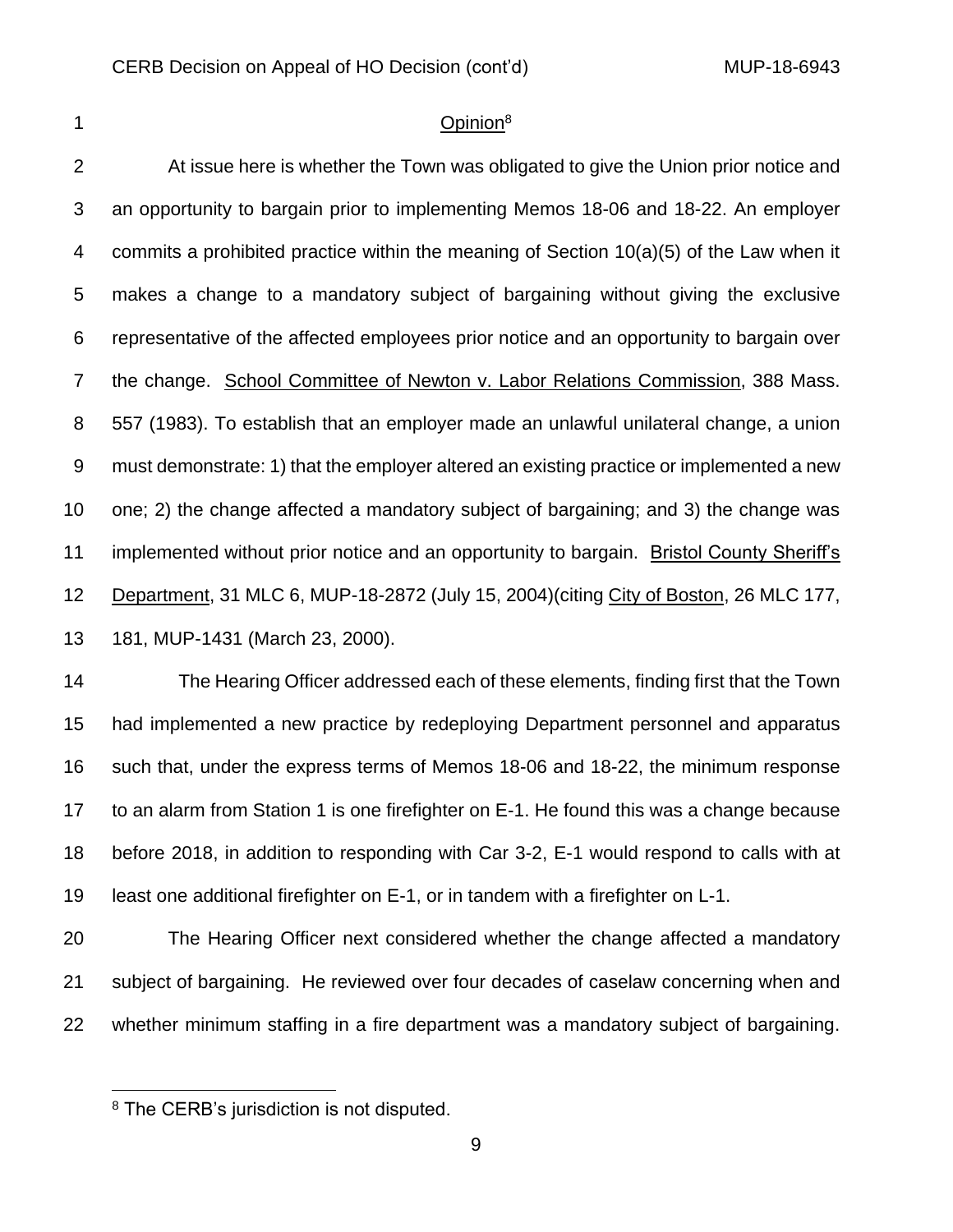These cases hold generally that staffing per piece of apparatus while the apparatus awaits an alarm is not a mandatory subject of bargaining, but that the number of firefighters on an apparatus responding to a fire alarm is, provided that such coverage raises a question of firefighter safety. See, e.g., Town of Bridgewater, 12 MLC 1612, MUP-5356 (February 7, 1986) (citing City of Newton, 4 MLC 1282, 1283, MUPL-2035 (September 8, 1977)) (reduction in minimum manning per shift that resulted in only one firefighter assigned to the ambulance when responding to a fire directly and significantly affected employee safety and workload). The Hearing Officer concluded that the 2018 staffing configurations were a mandatory subject of bargaining because they contemplated a scenario where four personnel would respond to a fire call only if they were not otherwise committed and where E-1 would be by itself at the station when a fire call came in, i.e., when both R-1 and Car 3-2 were out of the station, but Station 1 was ineligible for a callback. According to the Hearing Officer, if an alarm came in at that time, E-1 would have to respond to that alarm by itself with only one firefighter. The Hearing Officer found that not only would this staffing scenario violate the two-in, two-out rule, but, "because the initial firefighter could do little more than hook up to the hydrant, there would be a delay in attacking the fire until other firefighters showed up, which 18 increased the risk to firefighter safety when and if other firefighters arrived at the scene."<sup>9</sup> The Hearing Officer further reasoned that the lone firefighter might be faced with the decision of whether to enter a burning building alone and without backup. The Hearing Officer thus concluded that because Memo 18-06 and Memo 18-22 reduced the number

<sup>&</sup>lt;sup>9</sup> The Hearing Officer's facts contain information regarding firefighting safety and recommendations that are not in dispute and that support these conclusions.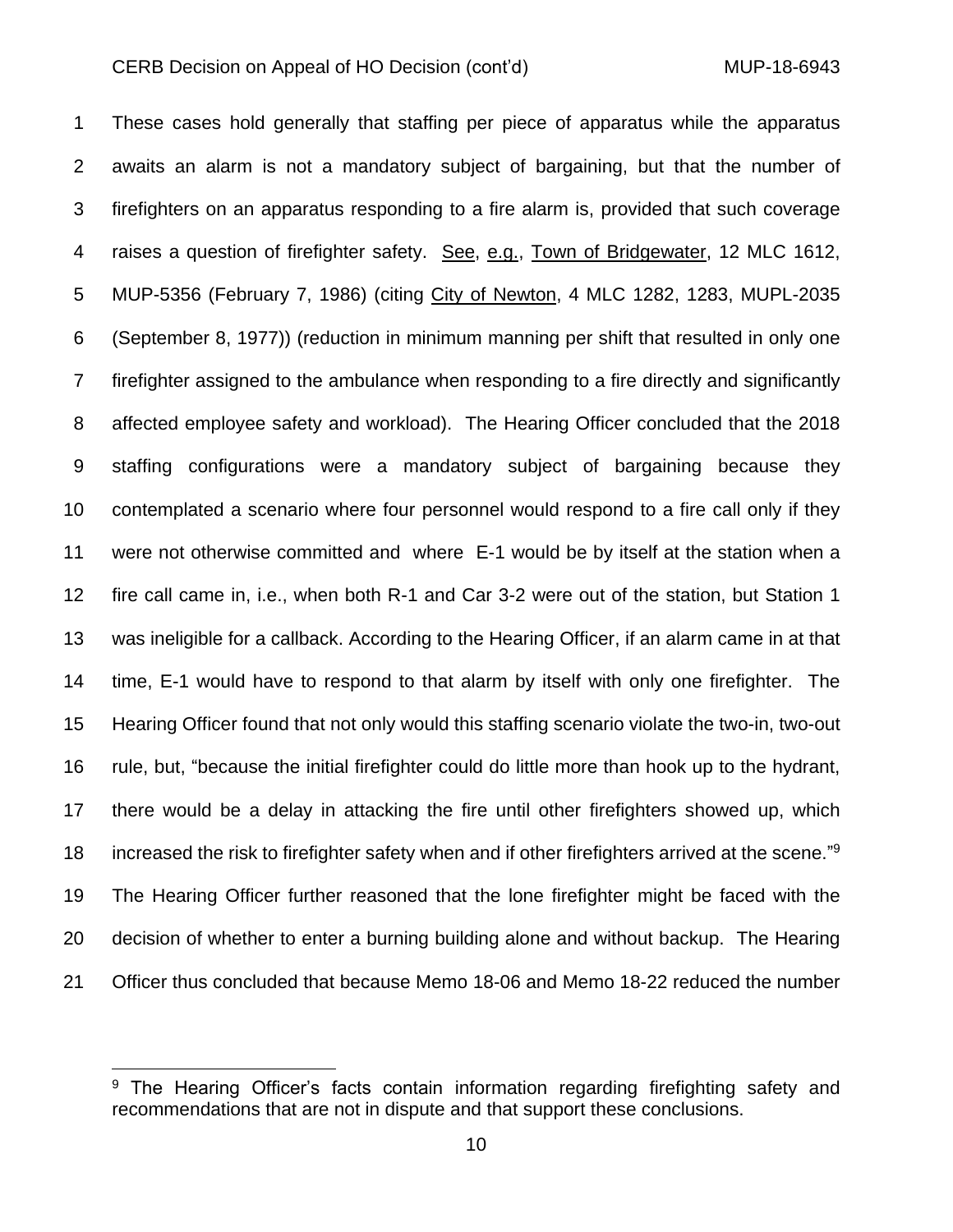of firefighters on a piece of equipment as it responds to an alarm and upon arrival at the scene of fire, and because this change affected firefighter safety, it was a mandatory subject of bargaining in accord with Town of Bridgewater, 12 MLC 1612.

 The Town challenges two aspects of the Hearing Officer's decision: 1) that the Chief's orders on April 19, 2018 and October 31, 2018 represented a change in existing practice; and 2) that the changes in working conditions impacted the safety and workload of Scituate firefighters.

 As to the change in practice, the Town argues that, as confirmed by Union witnesses, E-1 had previously been staffed with only one firefighter, thereby refuting the Hearing Officer's conclusion that the 2018 orders constituted a change. The Town also argues that even if this did constitute a change, the memos established only that one firefighter was *assigned* to E-1 – the hearing record is devoid of evidence that only one firefighter had ever *responded* to an actual fire. We are not persuaded by these arguments.

 First, the Hearing Officer specifically acknowledged that E-1 had previously been staffed with one firefighter in the past. The material change that he found here was not simply this assignment, but that, pursuant to Memos 18-06 and 18-22, the minimum *response* to an alarm from Station 1 could be a single firefighter on E-1. That this was a new or changed practice is evident from examining the staffing and apparatus configurations from 2014-2016 and 2016-2018. From 2014-2016, E-1 had a minimum staffing of two and became eligible for a callback whenever its staffing was reduced to one as a result of the need to cross-staff R-2 with one of the E-1 firefighters. In 2016, although E-1 was staffed with one firefighter, the 2016 Guidelines reflect that it would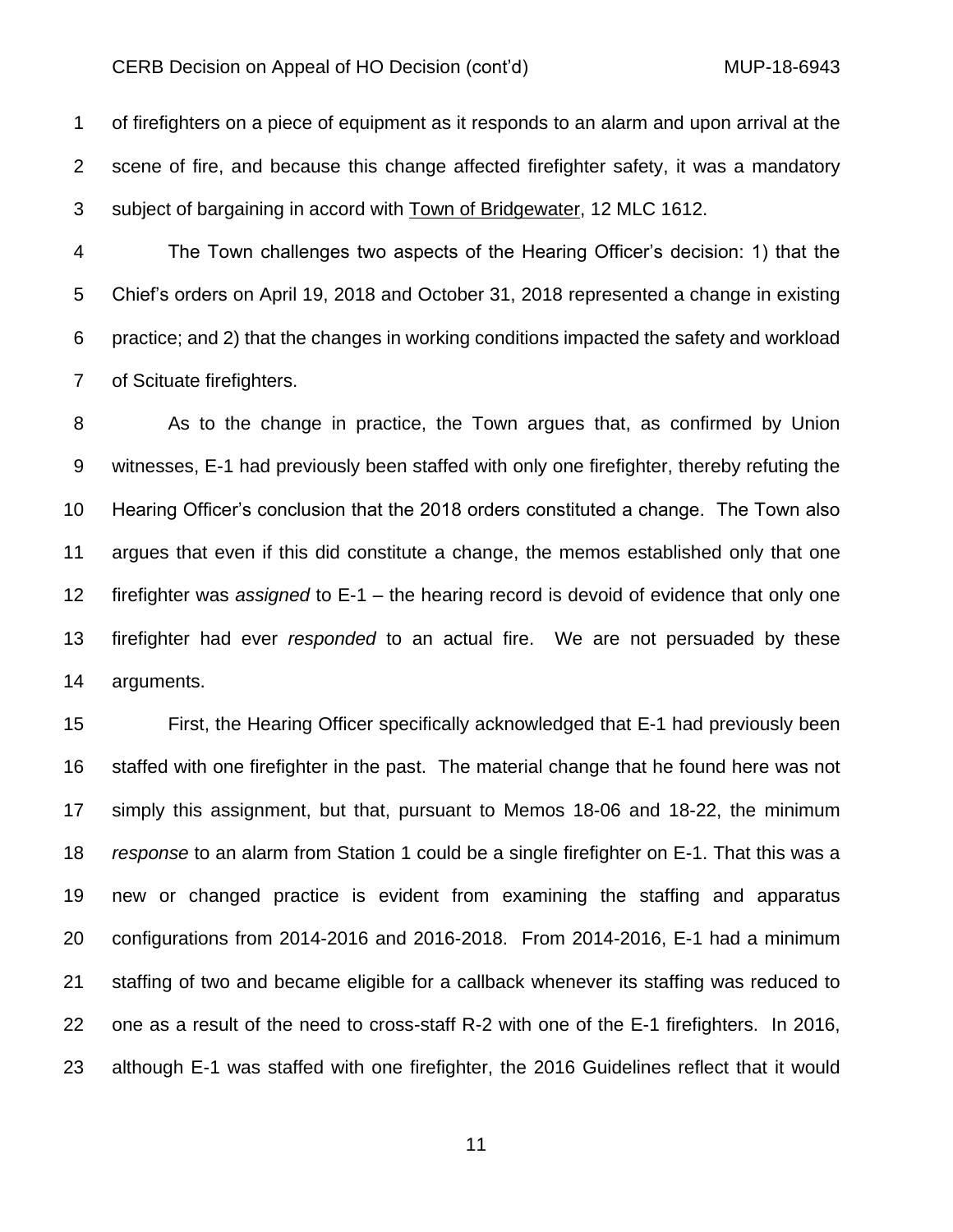always respond to a fire call with at least two other firefighters, either on E-1, or in tandem with other apparatus, even if one or both rescue vehicles were committed. Even for EMS calls or non-fire calls, the L-1 firefighter would ride with E-1.

 We agree with the Hearing Officer that this changed when Murphy issued the 2018 Memos that reassigned L-1 and R-1 to Station 3, and contemplated a scenario when Car 3-2 and Rescue 1 could be out on calls at the same time, but E-1 would be ineligible for a callback. Under these circumstances, the firefighter on E-1 would have to respond alone to a call coming into Station 1. Because Murphy acknowledged that he had been notified of situations where Car 3-2 did not remain in the station when R-1 was out, we agree with the Hearing Officer that the complement of staff and apparatus responding to calls as described in the 2018 memos constitutes a change from previous years.

 The Town spends the remainder of its supplementary statement focusing on the absence of any evidence that a single firefighter on E-1 had, in fact, ever been the sole responder to a call. It therefore argues that the Union had failed to demonstrate that this change had a significant effect on firefighter safety that triggered its duty to bargain under decision principles articulated in Town of Bridgewater and related decisions. The Town states that in the absence of a showing of actual harm or safety concerns, the Hearing Officer's decision is based on purely hypothetical concerns and should be overturned.

 We disagree. First, in making this argument, the Town continues to argue that command personnel from Car 3-2 would be available to respond with E-1. The Hearing Officer properly rejected this argument for the reasons noted above, and we therefore do not consider it. Moreover, as indicated above, the Law requires employers to give notice and an opportunity to bargain over mandatory subjects of bargaining *prior* to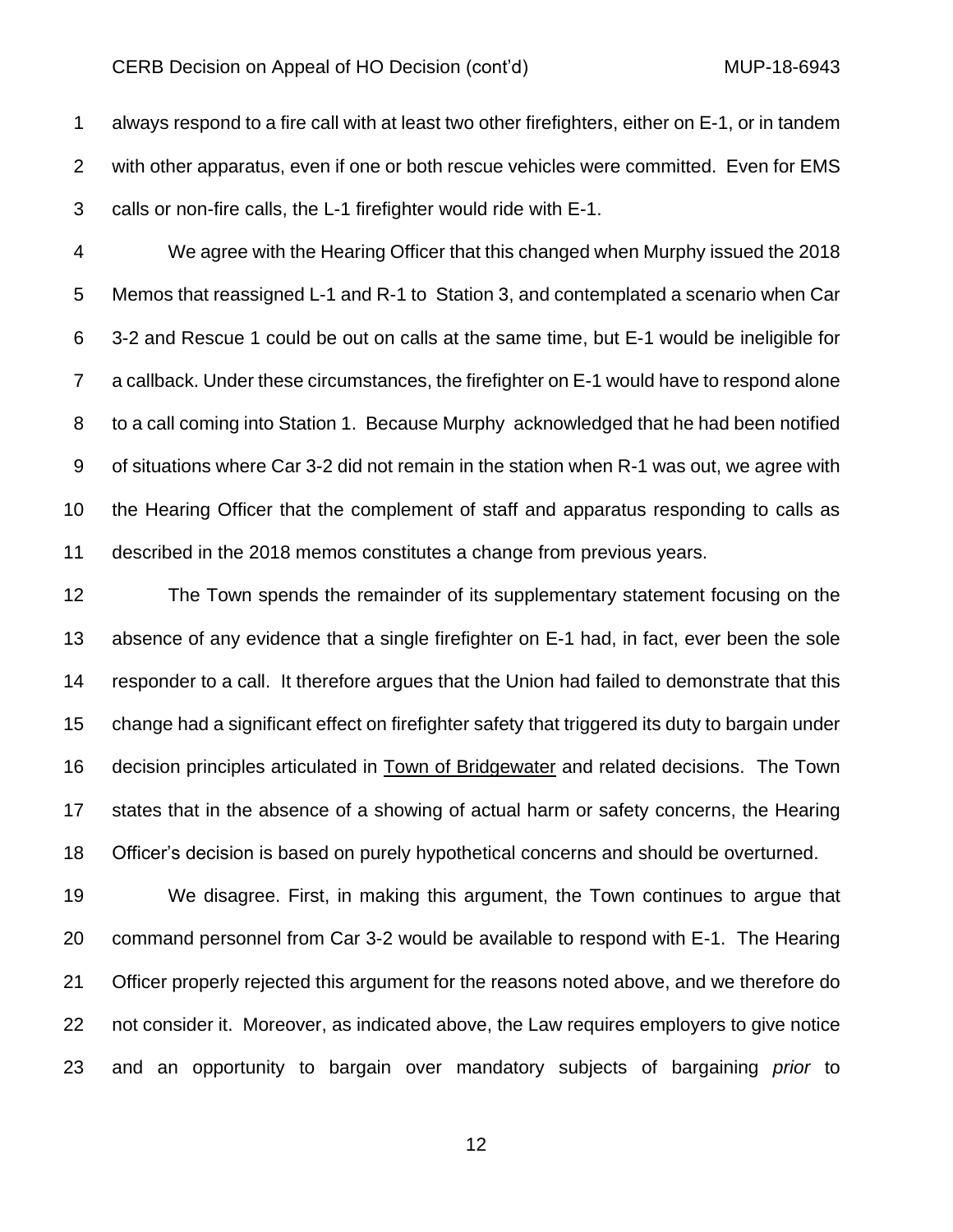implementing contemplated changes. Particularly when it comes to matters of safety, to excuse an employer from its pre-implementation bargaining obligation simply because no dire consequences had yet flowed from its decision would be contrary to the duty to bargain in good faith and expose bargaining unit members to risk that might have been avoidable through pre-implementation bargaining. Here, based on expert testimony and the exhibits in the record, the Hearing Officer analyzed how the changes outlined in the 2018 memos could negatively impact bargaining unit members' safety when responding to fires. We find the factual and legal analysis thorough and well-supported, and we adopt 9 it in its entirety.<sup>10</sup>

 Although the Employer argues that the Hearing Officer ignored that other apparatus could meet a single firefighter on E-1 at a fire scene, thereby eliminating safety concerns, we note unlike the staffing/deployment described in 2014 and 2016, Memos 18-06 and 18-22 made no provision for this, instead stating that four personnel would respond to a fire unless they were "otherwise committed." The Employer also argues that the Hearing Officer's decision would result in a bargaining obligation every time that any manning was reduced. This is not the case. The CERB stated in Town of Reading, 9

 $10$  There is no merit to the Town's argument that the Hearing Officer veered from the allegations contained in the complaint and charge by framing the issue as whether the Town violated the Law by *reducing the number of firefighters assigned"* to an apparatus when responding to an alarm without bargaining as opposed to the manner in which the violation was pleaded in the Complaint, which alleged that "the Town has failed to bargain in good faith by reducing the number of firefighter staffing Engine 1 *when it responded to an alarm . . ."* (Emphasis in Town's brief). The Town argued that this analysis shifted the focus from the number of firefighters actually responding to an alarm to the number of firefighters assigned to an apparatus before it responded to the alarm. This is merely a matter of semantics. Both the Decision and the Order focus on the minimum number of firefighters "*responding* to an alarm from Station 1" and not merely those assigned to an apparatus.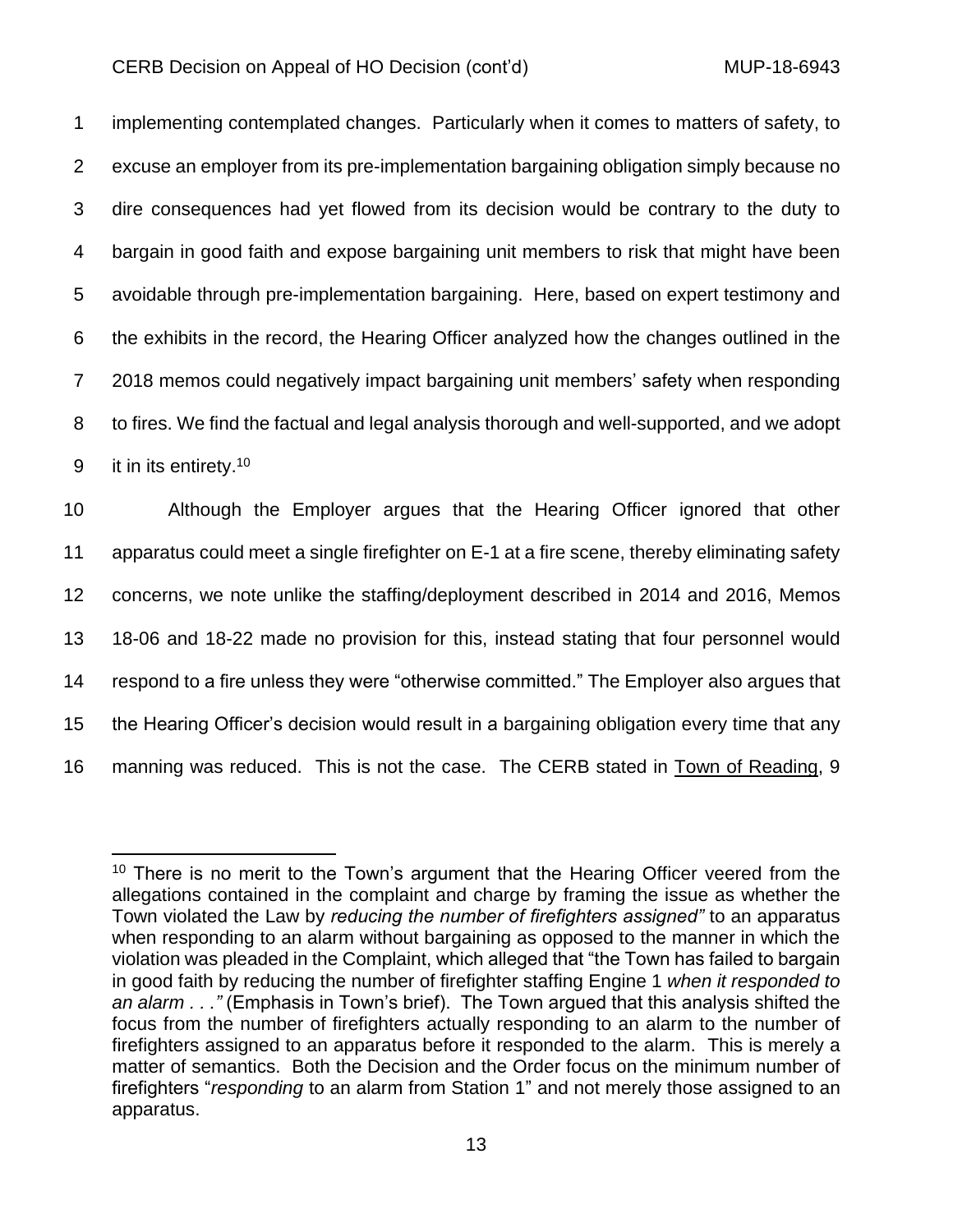MLC 1730, 1739, MUP-4541 (A.O. March 29, 1983) that it had "carefully avoided adopting a per se rule that minimum manning per piece of equipment is a mandatory subject of bargaining." It cautioned that each case must be based solely on the record presented in that case, and that different statistics could present significant questions of safety and workload that could lead to different conclusions. Id. at 1740. Here, the Hearing Officer carefully analyzed the facts before him. His holding was therefore limited to those facts, as is ours.

 The Town also suggests that the Hearing Officer's decision ignored improvements in response times to medical calls that resulted from its changes. However, whether or not an employer has a bargaining obligation in this context is not a function of the benefits of the staffing change, but rather whether the composition of the firefighting team expected to operate equipment at the scene of a fire raises a question of safety. City of Newton, 4 MLC at 1283-1284. For all the reasons stated above, and in the Hearing Officer's decision, we agree that the unilateral reduction in the minimum number of firefighters responding to an alarm from Station 1 directly and significantly affected firefighter safety. Because there is no dispute that the Town made this change without first giving the Union prior notice and an opportunity to bargain, we conclude that it violated Section 10(a)(5) and, derivatively, Section 10(a)(1) of the Law.

#### 19 Conclusion

 We affirm the Hearing Officer's decision in its entirety and issue the following Order.

 WHEREFORE, based upon the foregoing, IT IS HEREBY ORDERED that the Town shall: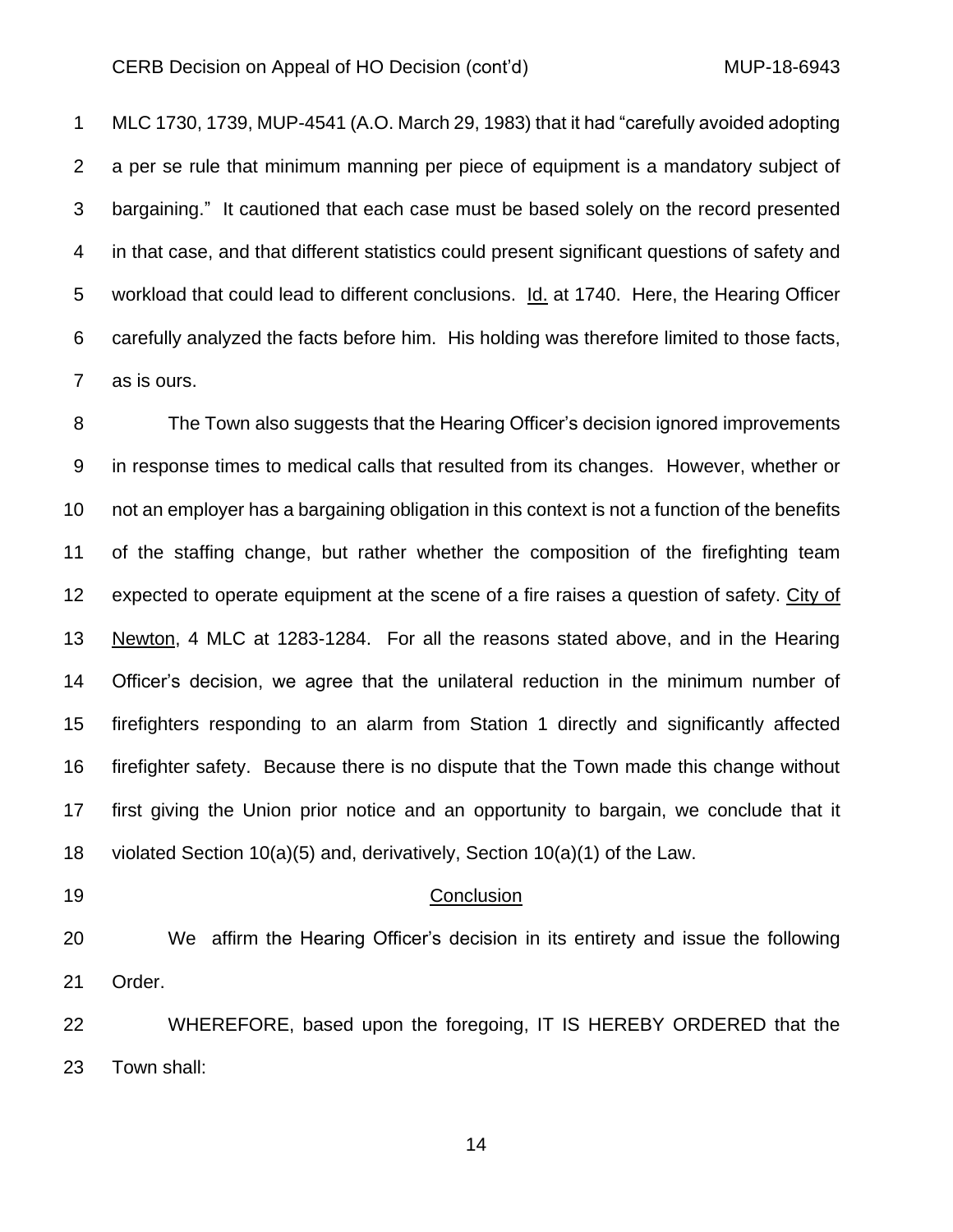| 1<br>$\overline{c}$                                                    |  | 1. Cease and desist from:                                                                                                                                                                                                                                                                                                                                                           |  |  |
|------------------------------------------------------------------------|--|-------------------------------------------------------------------------------------------------------------------------------------------------------------------------------------------------------------------------------------------------------------------------------------------------------------------------------------------------------------------------------------|--|--|
| 3<br>$\overline{\mathcal{A}}$<br>5<br>$\overline{6}$<br>$\overline{7}$ |  | a. Refusing to bargain in good faith by unilaterally reducing the minimum number<br>of firefighters responding to an alarm from Station 1, including Engine 1, without<br>giving the Union prior notice and an opportunity to bargain to resolution or<br>impasse about the decision and its impacts.                                                                               |  |  |
| $\bf 8$<br>$\overline{9}$<br>10                                        |  | b. In any like or similar manner interfering with, restraining, or coercing employees<br>in the exercise of their rights under the Law.                                                                                                                                                                                                                                             |  |  |
| 11<br>12                                                               |  | 2. Take the following affirmative action that will effectuate the purpose of the Law:                                                                                                                                                                                                                                                                                               |  |  |
| 13<br>14<br>15<br>16                                                   |  | a. Upon demand, bargain to resolution or impasse prior to reducing the minimum<br>number of firefighters responding to an alarm from Station 1, including the<br>staffing on Engine 1 when responding to an alarm.                                                                                                                                                                  |  |  |
| 17<br>18<br>19<br>20                                                   |  | b. Pending the completion of bargaining, restore the prior staffing scheme of a<br>minimum of two firefighters, not including the shift commander, responding to<br>an alarm from Station 1, whether on the same or a different apparatus.                                                                                                                                          |  |  |
| 21<br>22<br>23<br>24<br>25                                             |  | c. Post immediately in all conspicuous places where members of the Union's<br>bargaining unit usually congregate, or where notices are usually posted,<br>including electronically if the Town customarily communicates with these<br>members via intranet or email, and display for a period of thirty (30) days<br>thereafter, signed copies of the attached Notice to Employees. |  |  |
| 26<br>27<br>28<br>29                                                   |  | d. Notify the DLR in writing of steps taken to comply with this Order within thirty<br>(30) days of receipt.                                                                                                                                                                                                                                                                        |  |  |
| 30<br>31<br>32<br>33<br>34                                             |  | SO ORDERED.<br><b>COMMONWEALTH OF MASSACHUSETTS</b><br>COMMONWEALTH EMPLOYMENT RELATIONS BOARD<br>Majois Flutthen                                                                                                                                                                                                                                                                   |  |  |
| 35                                                                     |  |                                                                                                                                                                                                                                                                                                                                                                                     |  |  |
| 36                                                                     |  | MARJORIE F. WITTNER, CHAIR<br>Jan Alberstein                                                                                                                                                                                                                                                                                                                                        |  |  |
| 37                                                                     |  |                                                                                                                                                                                                                                                                                                                                                                                     |  |  |
| 38<br>39                                                               |  | JOAN ACKERSTEIN, CERB MEMBER                                                                                                                                                                                                                                                                                                                                                        |  |  |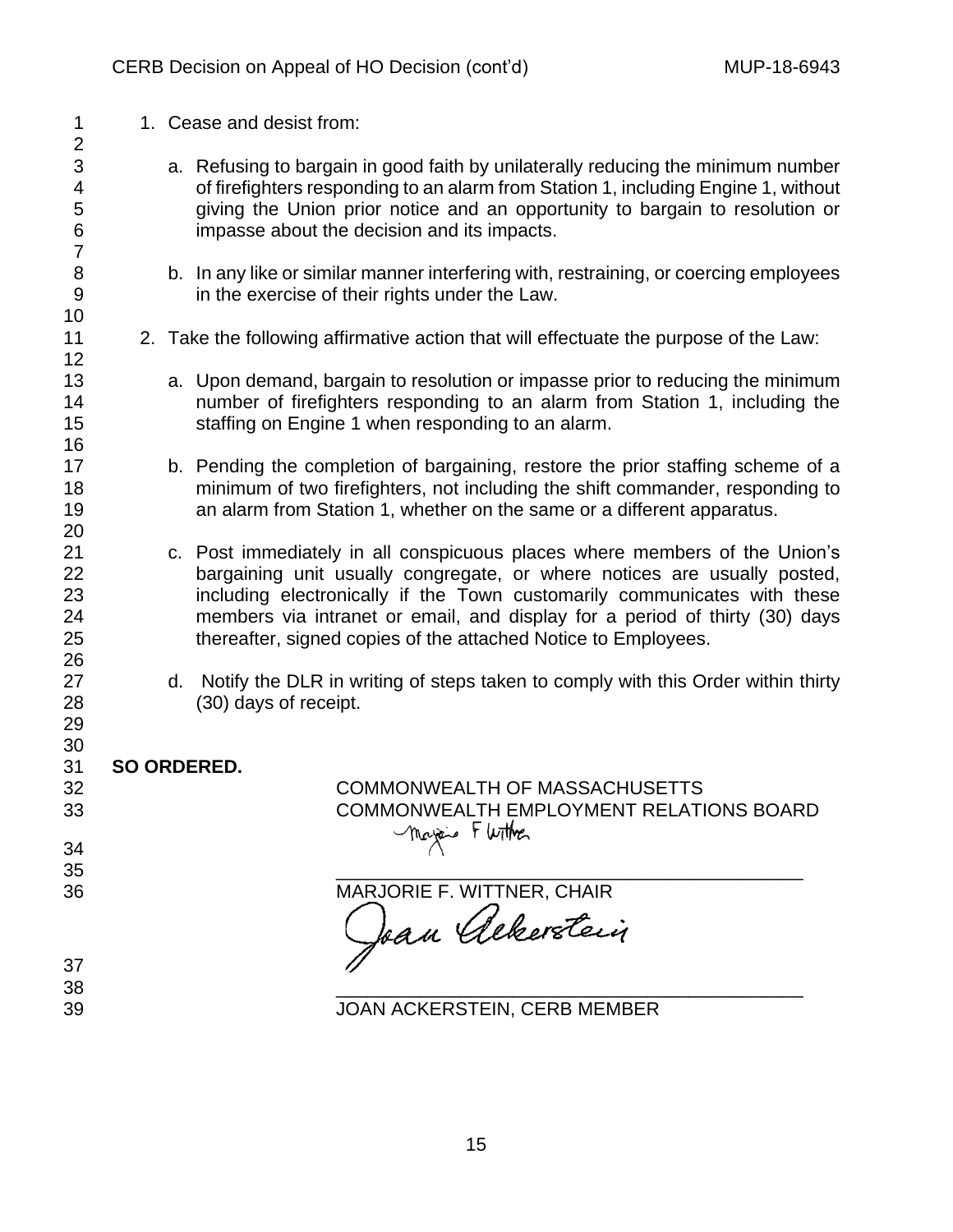Morg

 $\frac{1}{2}$ 2  $\frac{4}{5}$ 

# 3 KELLY STRONG, CERB MEMBER

## 5 **APPEAL RIGHTS**

6<br>7 Pursuant to M.G.L. c. 150E, Section 11, decisions of the Commonwealth Employment 8 Relations Board are appealable to the Appeals Court of the Commonwealth of

- 9 Massachusetts. To obtain such an appeal, the appealing party must file a notice of appeal
- 10 with the Commonwealth Employment Relations Board within thirty (30) days of receipt of
- 11 this decision. No Notice of Appeal need be filed with the Appeals Court.